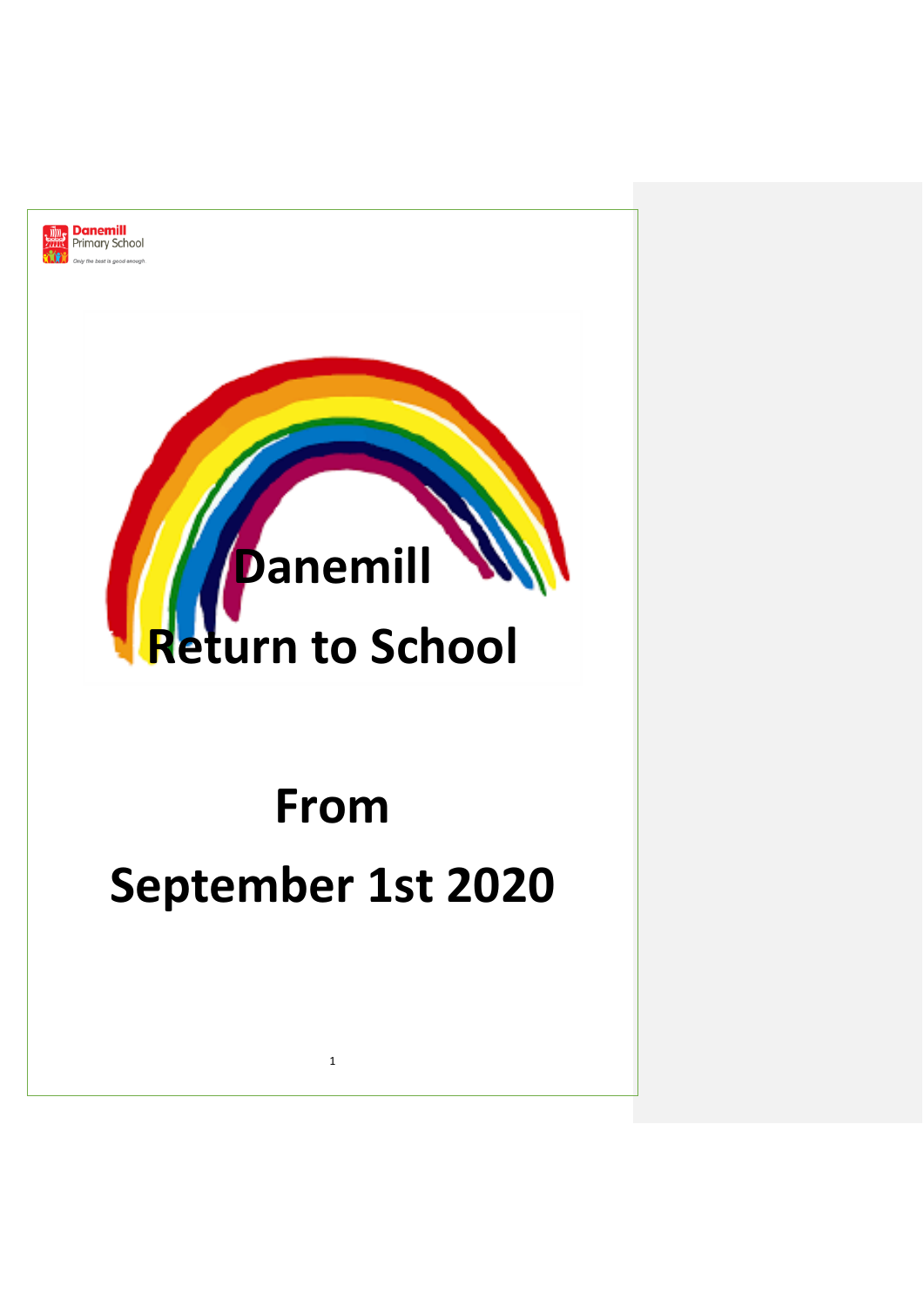| <b>Danemill</b><br>Primary School |
|-----------------------------------|
| Only the best is good enough.     |
| Introduction                      |

This document aims to set out Danemill's plans to a transition back to school for all children whilst following the following Government Guidance:

# **Phased Return – Our Aims**

|                                        | Pre-School &<br><b>EYFS</b> | Year 1       | Year 2 | Year 3       | Year 4 | Year 5       | Year 6 |
|----------------------------------------|-----------------------------|--------------|--------|--------------|--------|--------------|--------|
| Tuesday 1st<br>September               | $\checkmark$                | $\checkmark$ |        | $\checkmark$ |        |              |        |
| Wednesday 2 <sup>nd</sup><br>September | $\checkmark$                | $\checkmark$ |        | $\check{ }$  |        | $\checkmark$ |        |

Our children wi[ll retu](https://thenounproject.com/term/tick/3325465)rn int[o the](https://thenounproject.com/term/tick/3325465)ir cla[sses a](https://thenounproject.com/term/tick/3325465)nd t[aught](https://thenounproject.com/term/tick/3325465) by t[heir cla](https://thenounproject.com/term/tick/3325465)ss t[eache](https://thenounproject.com/term/tick/3325465)r. [They](https://thenounproject.com/term/tick/3325465) will form a bubble with their classmates in their class. They will be able to learn and play with the children within their class. There will be two exceptions: Pre-School and EYFS. Pre-School will be one bubble. EYFS as a year group will be one bubble. They will have break time, lunch time and PE lessons within their bubble.

### **Drop-off and Collection Arrangements:**

We appreciate the support that you will need to have gained to support us with these staggered entry and exit but this is one of the most difficult jobs that we have to navigate. In order to show that we can open as a school we have to ensure that we can support adults to socially distance.

We therefore have to implement a one-way system so we can enter and exit adults at drop off and collection. With only 3 entrances, we have no other choice than to stagger entry and exit.

**Please note parents will not be able to come past the gate into school under any circumstance. We also will not be allowed any parents in our school building. Any meetings will be phone calls or via weblink.** 

This will be monitored on a weekly basis, at least.

**\*If you are late and miss your entry then you will need to wait away from the school building until all of the children have entered then we will be able to make provision to get your child to their correct bubble.** 

**\*If children are distressed and unable to independently separate from their parents then they will be asked to try again the following day and/or at a different point of the day after the staggered opening. Please note that your child's teacher and our SLT members are there to support you at all times.** 

Upon arrival and departure, children will be asked to wash their hands. There are also scheduled hand washing slots during the school day.

**If** you choose to walk to school and your child is wearing a face covering, we will ask you to remove it for them before they enter the school gates. The government guidelines are clear and direct children to not require PPE in school.

If your child has siblings, then we know that this is going to be a difficult time to navigate. However, there will be SLT members of staff on hand to support you.

**Commented [DB1]:** Be clear that staff must monitor this and make sure it happens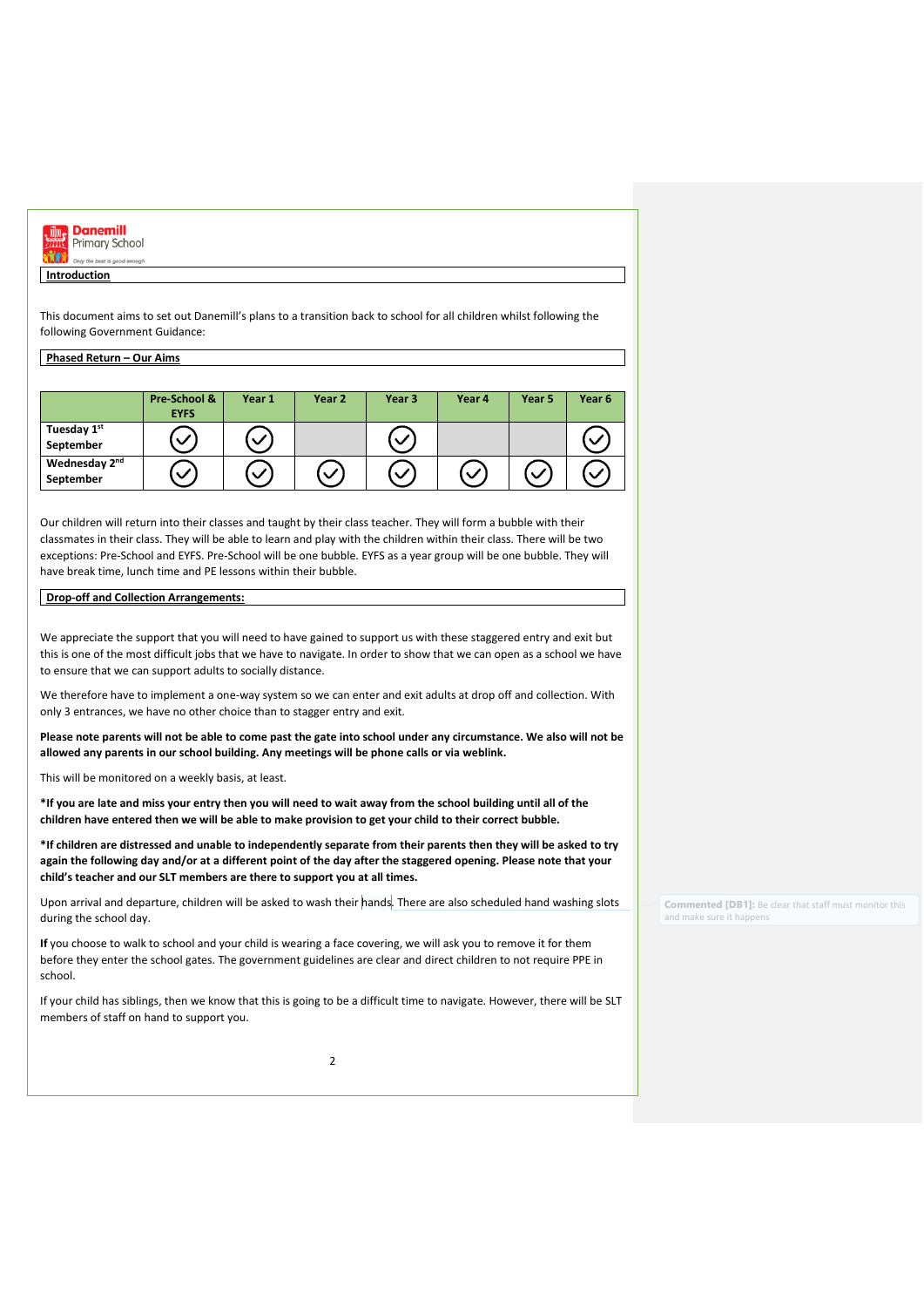| <b>Danemill</b><br><b>Primary Sch</b><br><b>Primary Sch</b> |
|-------------------------------------------------------------|
|                                                             |

rimary School Only the best is good enough

|                      | <b>Start Time</b> |                                                                                                      | <b>Finish Time</b> |                                                                                       |
|----------------------|-------------------|------------------------------------------------------------------------------------------------------|--------------------|---------------------------------------------------------------------------------------|
|                      |                   |                                                                                                      |                    |                                                                                       |
| Pre-school<br>& EYFS | 9:00 a.m.         | Arrive with one parent only.<br>Line up 2m apart on pre-school<br>path. Parent leaves child at gate. | 3:15 p.m.          | Collection by 1 parent only.<br>Children brought out to parents                       |
| Year 1               | $8:45$ a.m.       | Arrive with one parent only.<br>Line up 2m apart on Gate 1.                                          | 3:00 p.m.          | Collection by 1 parent only.<br>Children brought out of Gate 1.                       |
| Year 2               | 8:30a.m.          | Arrive with one parent only.<br>Line up 2m apart on Gate 1.                                          | 2:45 p.m.          | Collection by 1 parent only.<br>Children brought out of Gate 1.                       |
| Year 3               | 8.30 a.m.         | Arrive with one parent only.<br>Enter via the main entrance. Line<br>up 2m apart.                    | 2.45 p.m.          | Collection by 1 parent only.<br>Exited through the main<br>entrance.                  |
| Year 4               | $8:45$ a.m.       | Arrive with one parent only.<br>Enter via the main entrance. Line<br>up 2m apart.                    | 3:00 p.m.          | Collection by 1 parent only.<br>Exited through the main<br>entrance.                  |
| Year 5               | $8:45$ a.m.       | Arrive with one parent only.<br>Enter via the main entrance. Line<br>up 2m apart.                    | 3:00 p.m.          | Collection by 1 parent only.<br>Children brought out of Gate 3<br>(New KS2 entrance). |
| Year <sub>6</sub>    | 8:30a.m.          | Arrive with one parent only.<br>Enter via the main entrance. Line<br>up 2m apart.                    | 2:45 p.m.          | Collection by 1 parent only.<br>Children brought out of Gate 3<br>(New KS2 entrance). |

### **Classrooms**

- Adults will continue to maintain social distancing.
- Classrooms will be well ventilated with doors and windows left open.
- Classroom furniture will be laid out in line with government guidance. Pre-School and EYFS will continue to have free flow and continuous provision. Other year groups will have their tables in rows as directed by the government guidance.
- Children will sit in the same seat throughout the day.
- Children will have access to their own pencil case and stationery. This is all provided by school.
- Children will be expected to wear their uniform. On days where they will have a PE session, they will be able to come to school in their PE kit (tracksuit) so that this minimises changing of clothes.

#### **Movement Around School**

- Children will eat their dinner in their classrooms. On days where the weather is good, we may eat outdoors within our bubbles. Children will wash their hands thoroughly before and after children eat their lunch. To the best of our ability, groups of children will not mix.
- 
- We will make the most of our outdoor space and the children will have slots to be able to use our Forest School. They will also have an additional afternoon play.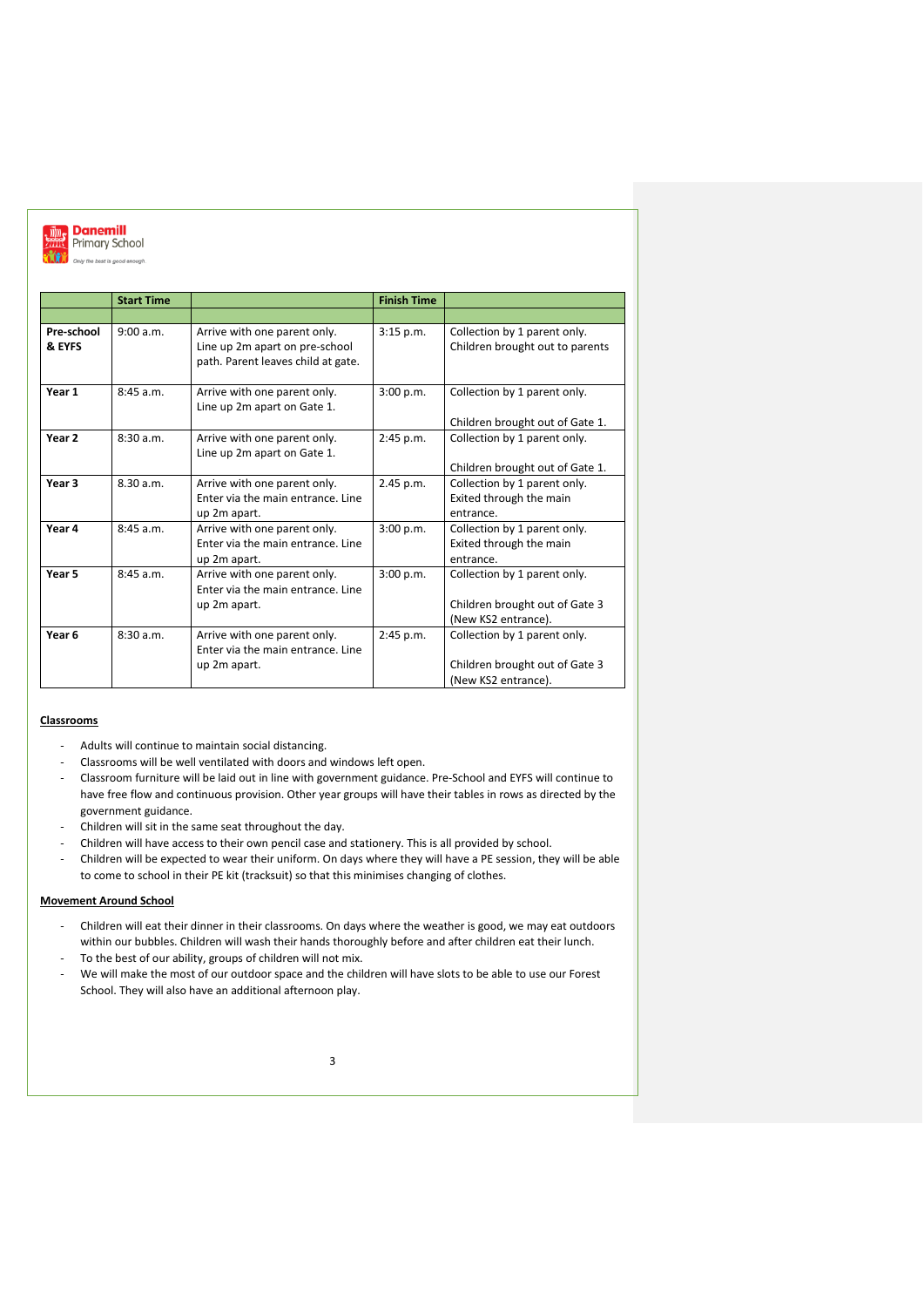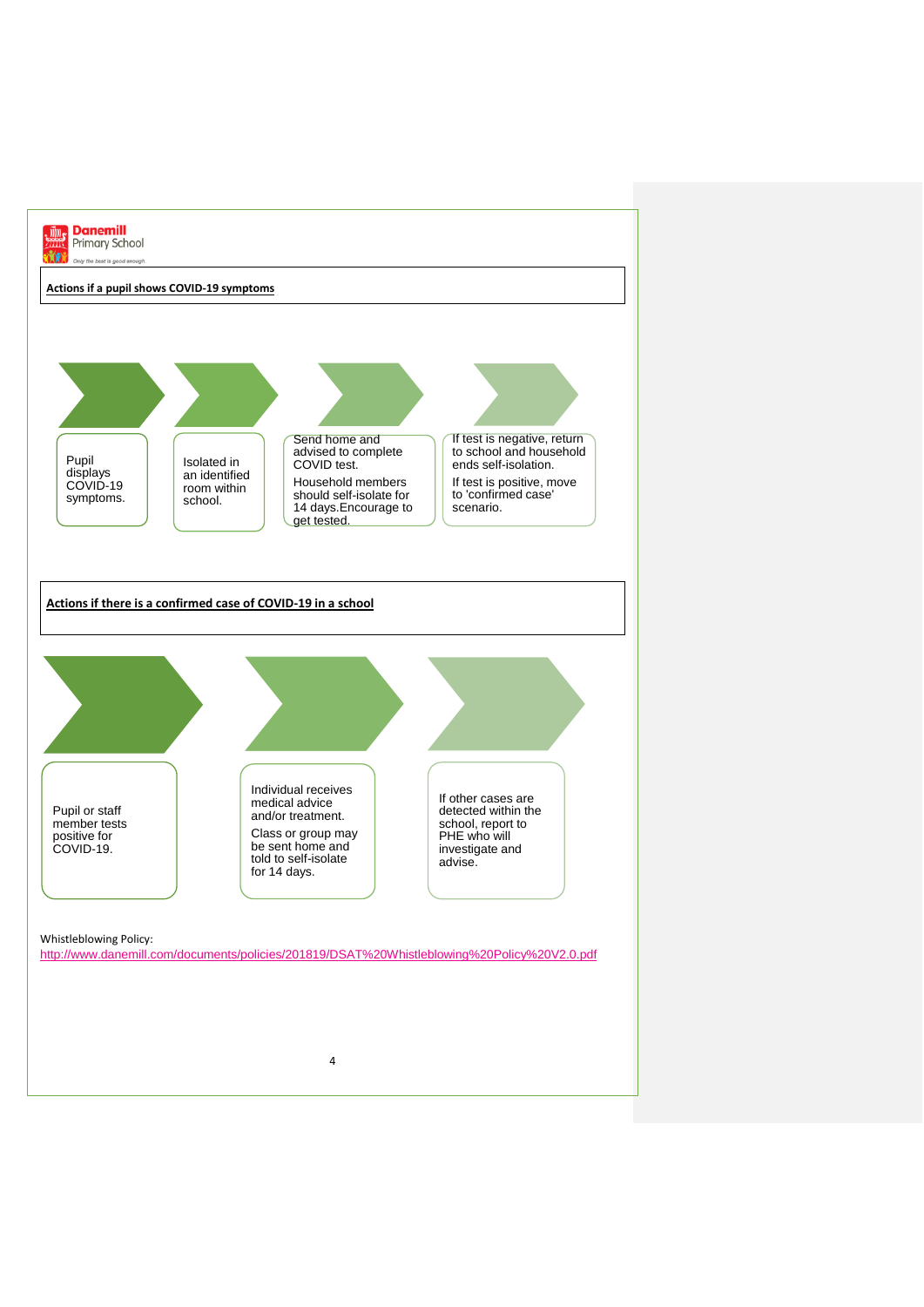

# Only the best is good en

Frequently Asked Questions

- 1. Can I collect siblings at the same time?
- A. Children need to be collected at the time that they are allocated.
- 2. Can I come with my child to the classroom?
- A. No. Parents are not allowed past the school gate or in the school building. They will also be asked to collect from the school gate.
- 3. Is it full uniform?

## A. Children need to wear full uniform. On the days that they have PE, they can wear their PE tracksuit ALL DAY. PE Days are as follows: Monday: Year 1, 2, 3 , 4, 5RM and 6 Tuesday: Year 2, 3 and 4 Wednesday: Year 1, 2 and 5 Thursday: Pre-School, Year 4 and 6 Friday: Pre-School, EYFS and Year 5

### **If anyone has any spare tracksuits, please let us know.**

- 4. Can they bring a packed lunch?
- A. Yes. Please speak to your child about sharing food. Under no circumstances are they allowed to share a packed lunch.
- 5. Will my child be tested for COVID within school?
- A. No.
- 6. Will my child be able to give out birthday sweets?
- A. No. We are unable to share food.

### 7. How will I communicate with my child's class teacher?

- A. This will be through the normal communication procedures. Please email the office [\(office@dsatdanemill.org\)](mailto:office@dsatdanemill.org) and messages can be forwarded or a telephone conversation can be arranged. There will be no face to face meetings until further notice.
- 8. Will children be allowed reading books?
- A. Yes. When a reading book is returned then it will be placed into a lidded book box for 72 hours before being made available for others to borrow.
- 9. Can my child bring hand sanitizer to school?
- A. Yes. Your child will need to hand this to their class teacher so that this can be locked in a safe place due to the possible alcohol content. This will be made available to your child at all handwashing points.